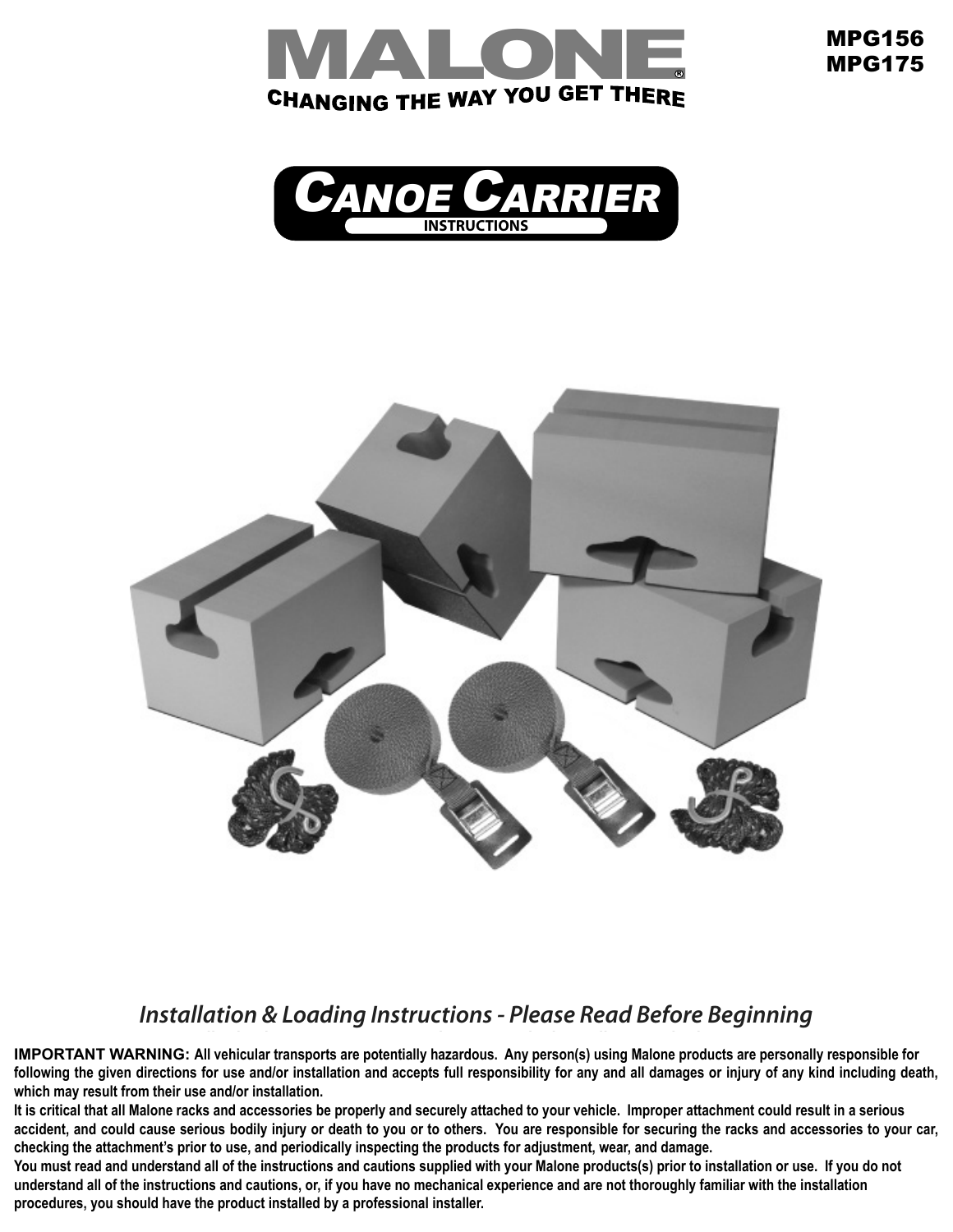

# *PLEASE READ ALL INSTRUCTIONS PRIOR TO INSTALLATION*





## *For Vehicles without Cross Rails:*

*Install the four foam blocks to the gunwale as shown. Note: The large oval cut-outs on the blocks should be facing up.* 

*Measure and locate the blocks so that the forward set of two are approximately 1/3 the distance from the front of the canoe. Repeat for the rear set of two and back of canoe*.

*Carefully load the canoe, bottom up, onto the vehicle's roof. We strongly advise two people for this process.*

*Slightly reposition the blocks until the weight of the canoe is evenly distributed across all four blocks. Note: Clean the roof prior to loading the canoe.* 

*Throw the non-buckle ends of the load straps up and over the canoe. Open the vehicle's front and rear doors. From the far side, dress the strap free ends through the vehicle. Insert the free ends through the buckles and firmly pull down to tighten.*

### *For Vehicles with Cross Rails:*

*Install the four foam blocks to the gunwale as shown. Note: The large oval cut-outs on the blocks should be facing up.* 



*Carefully load the canoe, bottom up, onto the vehicle's roof and cross rails. We strongly advise two people for this process.*

*Slightly reposition the blocks until the weight of the canoe is evenly distributed across all four blocks.*



3

*Throw the non-buckle ends of the load straps up and over the canoe. From the far side, dress the straps under the cross rails and back over the canoe. Insert the strap free ends into the buckles and pull down to tighten. Wrap excess strap length around the cross rails.*

## *Finishing the Installation:*

*Follow the attached instructions for the MPG306 Bow & Stern lines. Confirm the lines are tight and the canoe is firmly secured to the vehicle. Check the set-up for tighteness and overall safety after 5 miles of travel.*

Warning: All vehicular rooftop transports are potentially hazardous. Any person using MALONE automotive transport systems is personally responsible for following the given directions for use and installation and accepts full and complete responsibility for any and all damages or injury of any kind including death, which may result from their use.

NOTE: Bow and stern safety tie-downs are and storn sarsty<br>all Malone roofto required for all Malone rooftop transport(s). Failure to correctly install and use safety tie-down lines voids all warranty and liability.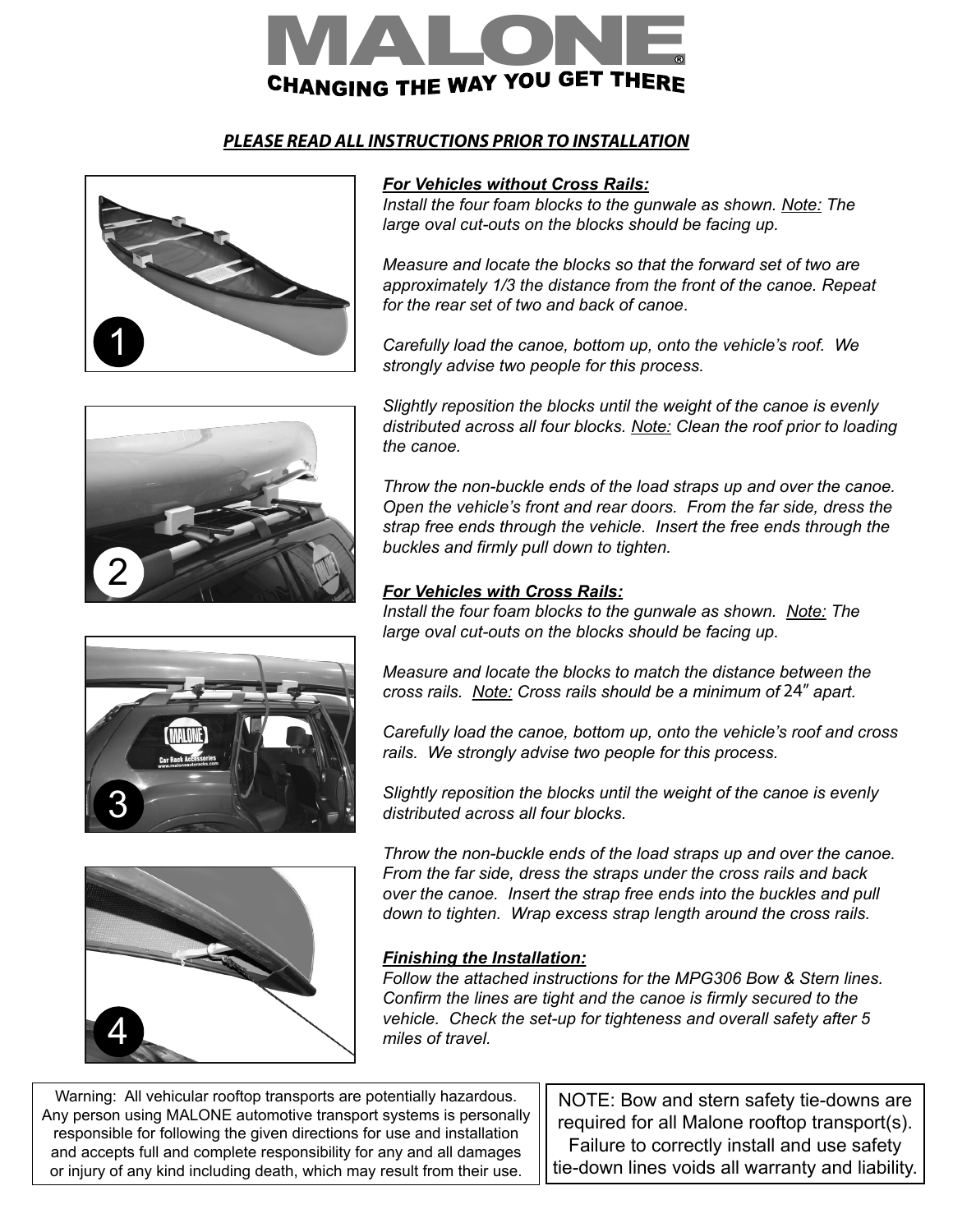

**MPG306 BOW & STERN LINE KIT** MPG306 BOW & STERN LINE KIT

*NOTE: NOT REQUIRED ON TRAILER PACKAGES*



Attach hook to rope (steps A-D)







knot & tighten.



Create a "right over left" knot & tighten.



Pull to test for knot strength.

# Attach and dress rope to vehicle and boat (steps E-O)



Attach S-hook to vehicle tow ring or other sturdy body part.



Keeping the rope tight and S-hook in place, thread the free end up and through a strong point on the kayak



Make a loop in the rope 12" to 14" away from the kayak or canoe.



Bend the loop over leaving a large opening as shown.



Pass the loop through the opening.



Pull to create a tight knot.



Thread the free end of the rope through the loop.



Pull the free end up until the rope is sufficiently tight.



Hold the rope secure with one hand.



Form a knot with the free end and tighten. Form a second knot for safety purposes.



The line should be tight and secure. Repeat for second tie-down.

 $MITO$   $DACUC$   $O4$   $C$  county  $DAC$   $C4$   $A$   $M1$   $A1$ MALONE AUTO RACKS 81 County Rd. Ste 1, Westbrook, ME 04092 Website: www.maloneautoracks.com Email: technical@maloneautoracks.com **P: 207.774.9100 F: 207.615.0551 E: support@maloneautoracks.com W: www.maloneautoracks.com**